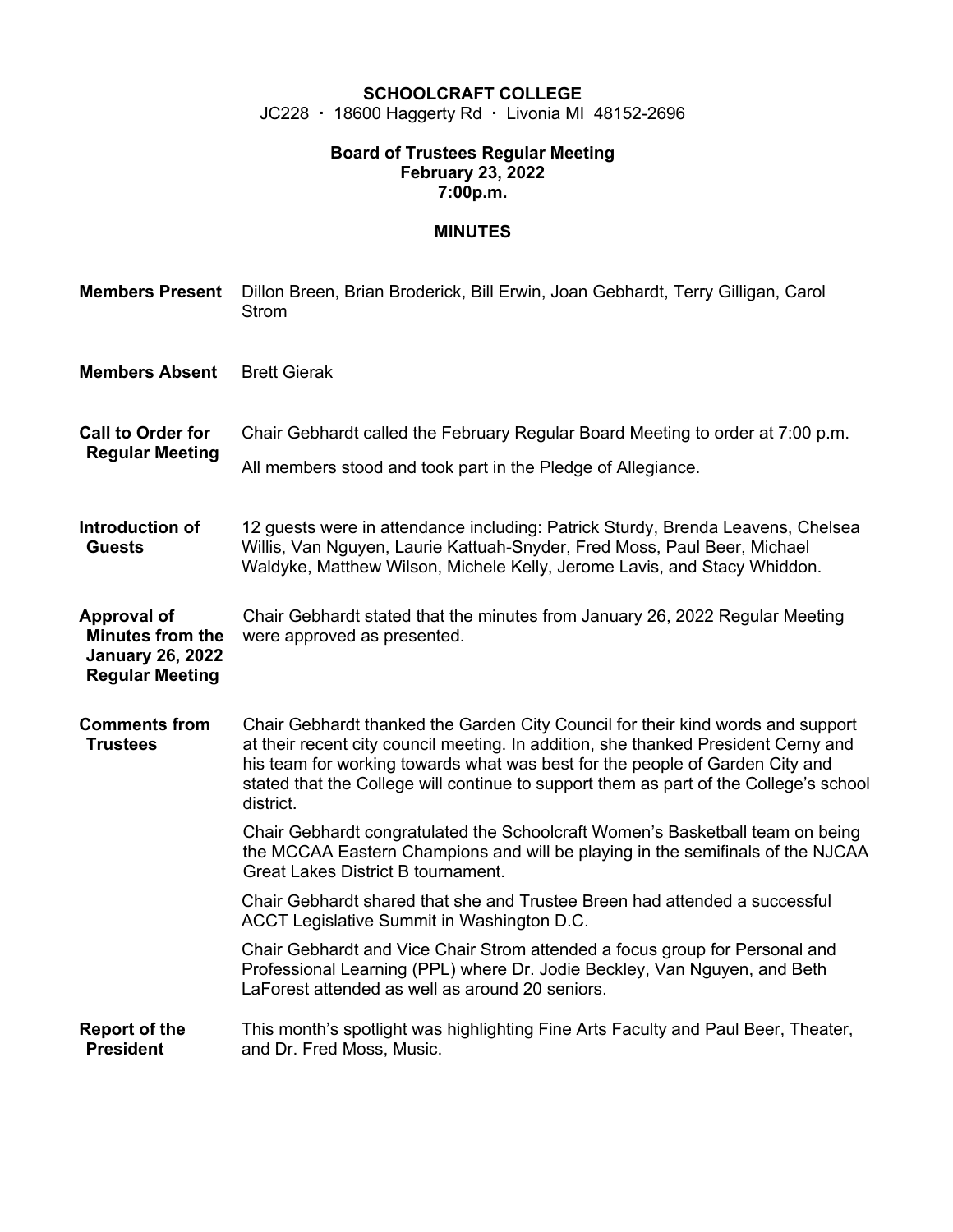Dr. Cerny also introduced, Dr. Michele Kelly, Dean of Liberal Arts and Sciences, as part of the Leadership Team and Matthew Wilson, Chief Procurement and Business Officer, as part of the Executive Team to the Board of Trustees.

| Award of<br><b>Purchase Order</b><br>- Adult Female<br><b>Advanced</b><br><b>Simulator</b>                     | 2022-11 | Moved by Trustee Broderick, seconded by Trustee Breen, that<br>the Board of Trustees awards a purchase order for two (2)<br>SUSIE S2000 Universal Patient Simulators as defined in the<br>specifications to Gaumard Scientific Company, Miami, Florida, at<br>a total cost of eighty-three thousand eight hundred and thirty-two<br>dollars (\$83,832).                                                                               |
|----------------------------------------------------------------------------------------------------------------|---------|---------------------------------------------------------------------------------------------------------------------------------------------------------------------------------------------------------------------------------------------------------------------------------------------------------------------------------------------------------------------------------------------------------------------------------------|
|                                                                                                                |         | Breen, Broderick, Erwin, Gebhardt, Gilligan, Strom<br>Ayes:<br>Nays:<br>None<br>Gierak<br>Absent:<br>Motion carried.                                                                                                                                                                                                                                                                                                                  |
| Award of<br><b>Purchase Order</b><br>- Breathing<br><b>Apparatus Units</b><br>and Edraulic<br><b>Equipment</b> | 2022-12 | Moved by Trustee Gilligan, seconded by Trustee Broderick that<br>the Board of Trustees awards a purchase order to Apollo Fire<br>Equipment Company, Romeo, Michigan for the purchase of ten<br>(10) MSA G1 with Extendair buddy breather and rechargeable<br>batteries and one (1) full set of Hurst edraulic vehicle extrication<br>tools at a total cost of ninety-three thousand five hundred seventy-<br>five dollars (\$93,575). |
|                                                                                                                |         | Ayes:<br>Breen, Broderick, Erwin, Gebhardt, Gilligan, Strom<br>Nays:<br>None<br>Gierak<br>Absent:<br>Motion carried.                                                                                                                                                                                                                                                                                                                  |
| Granting<br><b>Resolution of</b><br><b>Congratulations</b><br>of Retirement                                    | 2022-13 | Moved by Trustee Strom, seconded by Trustee Erwin, that the<br>Board of Trustees adopts the following resolution: BE IT<br>RESOLVED that the Board of Trustees offers congratulations to<br>Mary Bloedel and Belinda Eleson on their accomplishments and<br>service to the College and extends to them best wishes.                                                                                                                   |
|                                                                                                                |         | Breen, Broderick, Erwin, Gebhardt, Gilligan, Strom<br>Ayes:<br>Nays:<br>None<br>Absent:<br>Gierak<br>Motion carried.                                                                                                                                                                                                                                                                                                                  |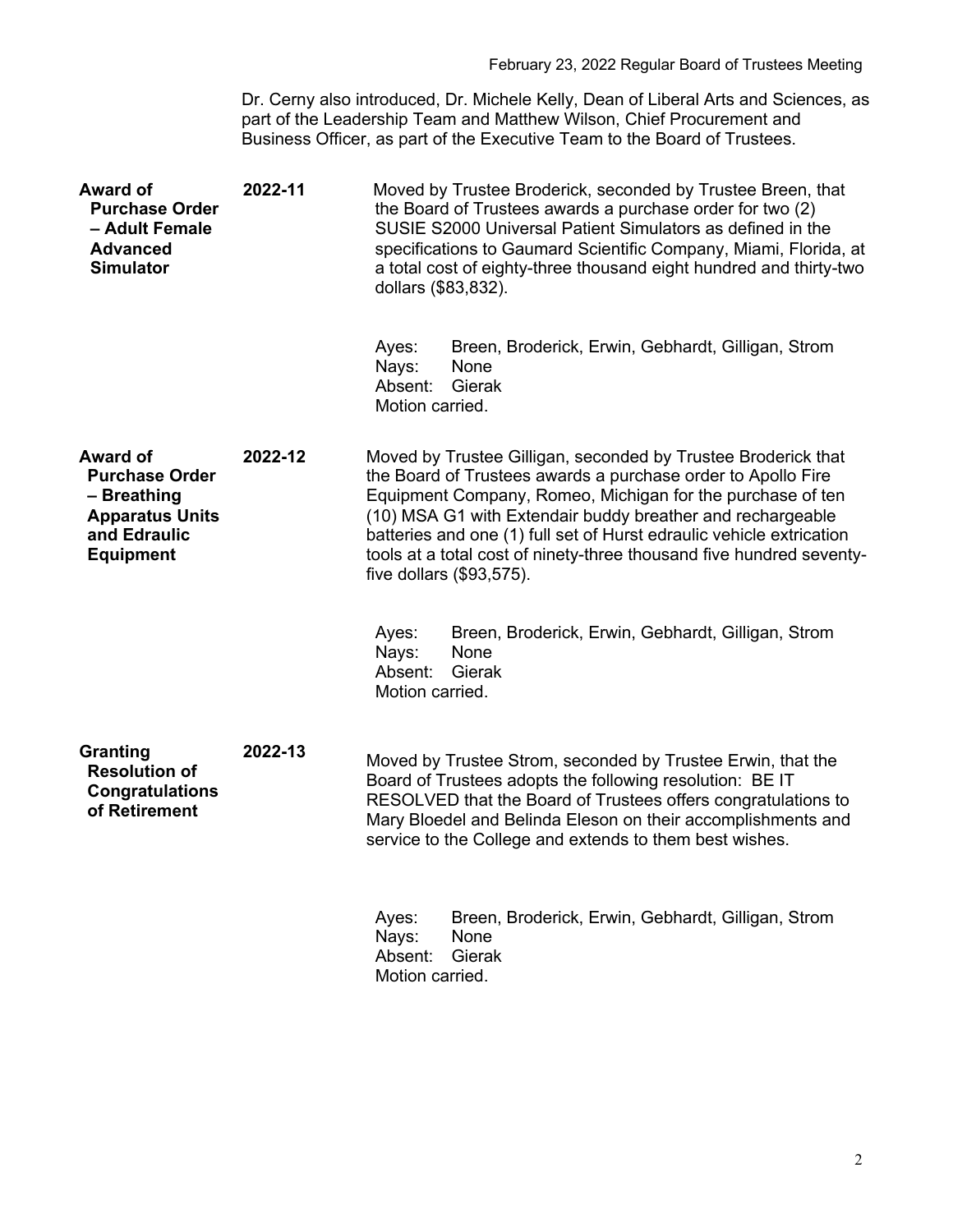**2022-14** Second Reading

**POLICY 1093**

# **SCHOOLCRAFT COLLEGE**

**18600 Haggerty Road, Livonia, Michigan 48152-2696**

## **ANIMALS ON CAMPUS**

Schoolcraft College permits animals on campus subject to the procedures adopted by the College and in accordance with state and federal law. The College recognizes that animals can pose various health and safety concerns to the campus community. The purpose of this Policy, and the procedures adopted by the College, is to provide for the health, safety and welfare for employees, students and others on campus, the protection of College property, and to ensure reasonable accommodations are provided to persons with disabilities in compliance with state and federal law.

Adopted— November 18, 2015 (2015-81) Reviewed—VP & CSAO September 6, 2019 Revised—HR & Risk Management December 13, 2021

Moved by Trustee Erwin, seconded by Trustee Breen that the Board of Trustees approves Policy 1093 – Animals on Campus.

Ayes: Breen, Broderick, Erwin, Gebhardt, Gilligan, Strom Nays: None Absent: Gierak Motion carried.

**2022-15** Second Reading

**POLICY 4050**

**SCHOOLCRAFT COLLEGE 18600 Haggerty Road, Livonia, Michigan 48152-2696**

#### **EDUCATIONAL GRANT FUND**

**Second Reading of Policy 4050 – Educational Grant Fund**

**Second Reading of Policy 1093 – Animals on Campus**

3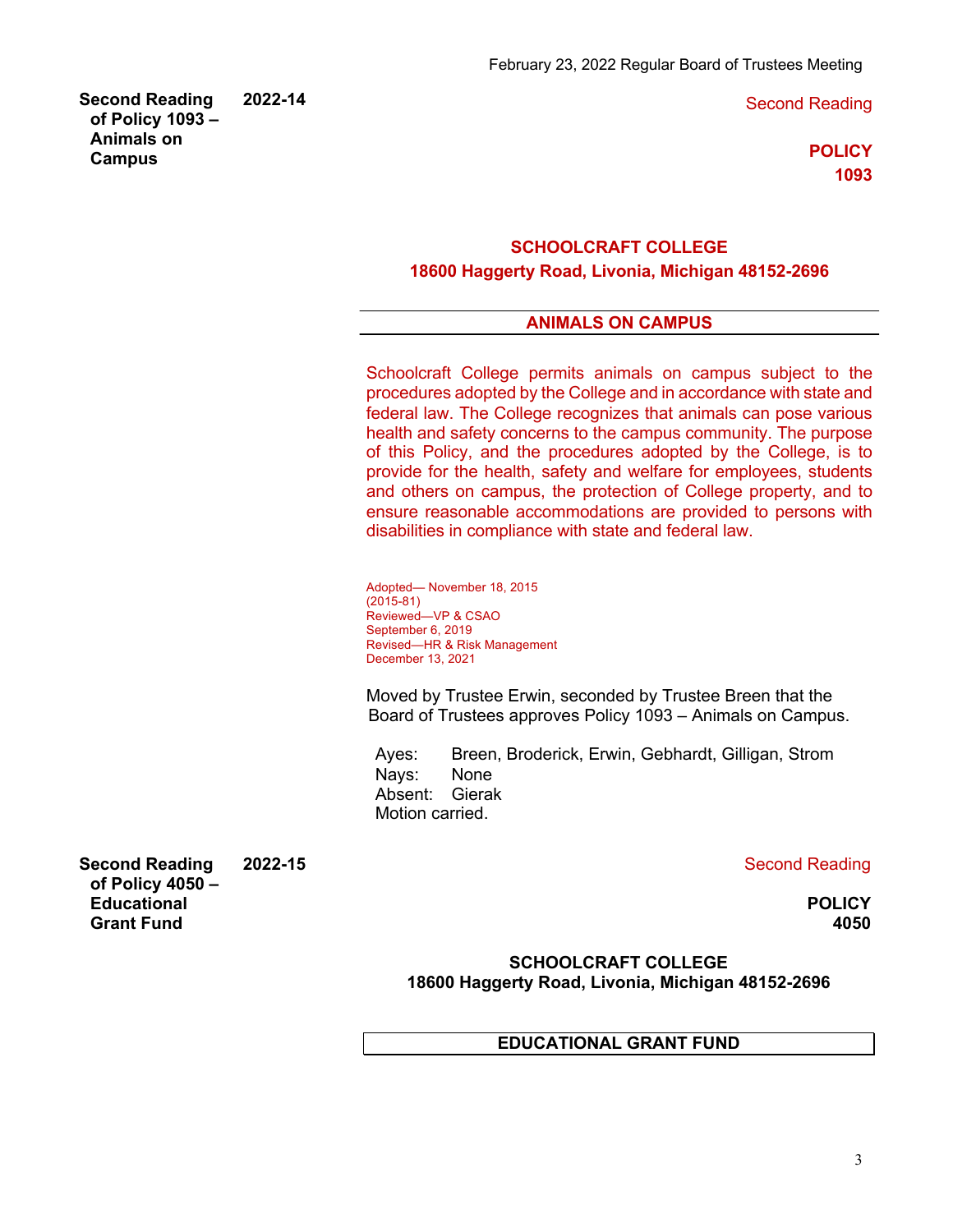February 23, 2022 Regular Board of Trustees Meeting

Those full-time employees of the College not covered by a Master Contract shall be provided an Educational Grant for the payment of 100% of the Schoolcraft College credit class tuition for the employee, his or her their spouse, and dependent children (as defined by the Internal Revenue Code relating to qualified tuition reduction programs). The individual to whom the Grant applies must be admitted to the College and enrolled in the classes for which they are eligible and for which credit is earned. All fees are considered separate from tuition and shall be paid in full by the individual registered.

The Educational Grant Fund may also be applied to Schoolcraft College Continuing Education and Professional Development Personal and Professional Learning non-credit course fees not to exceed equivalent resident tuition.

If scholarships, grants, or assistance from other agencies or companies are available, the employee must use the other resources first. If all of the **Schoolcraft College** tuition charges are not covered by other sources, the balance of the tuition may be charged to the Educational Grant Fund.

Federal loans are not considered other resources.

Adopted—July 25, 2973 (73-211) Revised—December 17, 1975 (75-311) Revised—May 25, 1977 (77-119) Revised—September 24, 1986 (86-186) Reviewed—July 1988 Revised—June 24, 1996 Reviewed—JFO January 23, 2006 Revised – September 24, 2008 (2008-70) Revised—HR & Risk Management December 15, 2021

Moved by Trustee Broderick, seconded by Trustee Strom that the Board of Trustees approves Policy 4050 – Educational Grant Fund.

Ayes: Breen, Broderick, Erwin, Gebhardt, Gilligan, Strom Nays: None Absent: Gierak Motion carried.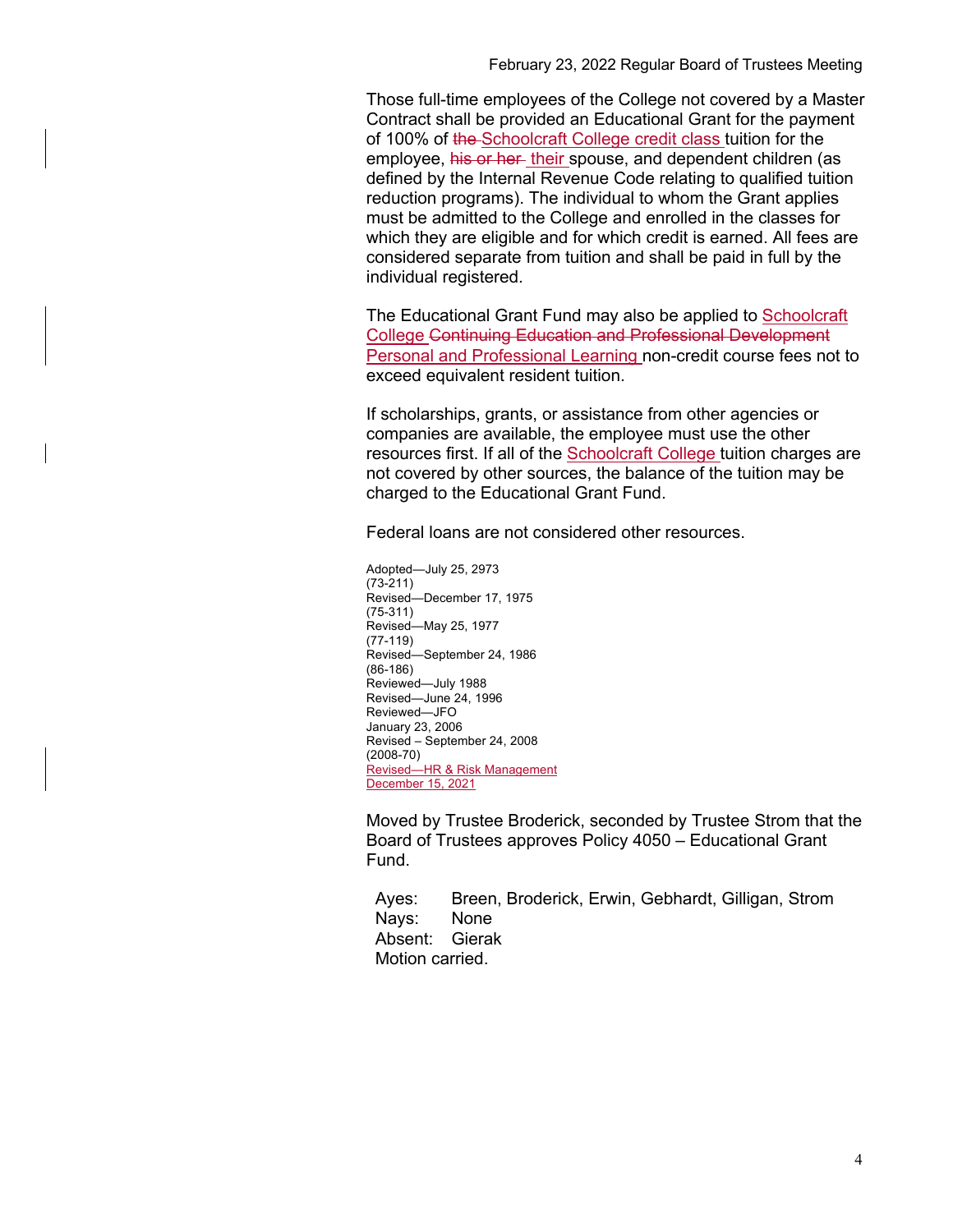#### **2022-16** Second Reading

**Second Reading of Policy 4146 – Administrators Personnel Policies**

**POLICY 4146**

# **SCHOOLCRAFT COLLEGE 18600 Haggerty Road, Livonia, Michigan 48152-2696**

#### **EXEMPT ADMINISTRATORS PERSONNEL POLICIES**

All employees in this group shall be covered by the following:

# **LEAVE OF ABSENCE**

#### **SICK LEAVE**

Leave for personal or immediate family illness will be granted to administrators as follows:

- 1. Upon initial employment, an administrator shall be credited with twenty-two (22) sick leave days, prorated to July 1. Additional sick leave will be credited on July 1 each year at the rate of twenty-two days per fiscal year and may be accumulated up to a total of 120 days.
- 2. An administrator on sick leave who is utilizing the days in his/hertheir sick leave bank shall be compensated at his/her normaltheir normal rate of pay.
- 3. An administrator on approved sick leave who has no sick leave days in his/hertheir sick leave bank shall receive compensation at the rate of no less than 70% of his/hertheir -base annual salary for the interval between the expiration of his/hertheir sick leave days and 120 calendar days.
- 4. Persons injured on the job must file for worker's compensation.

#### **PERSONAL BUSINESS**

Each administrator will be granted personal business days as deemed necessary by the appropriate Executive Administrator.

#### **BEREAVEMENT**

Paid leaves of absence for purposes of bereavement will be granted to administrators as deemed necessary by the appropriate Executive Administrator. Leaves granted will not be deducted from the accumulated sick leave days.

#### **JURY DUTY**

An administrator who is summoned and reports for jury duty shall receive his/hertheir full salary for the duration of jury duty. The administrator is required to provide the jury duty summons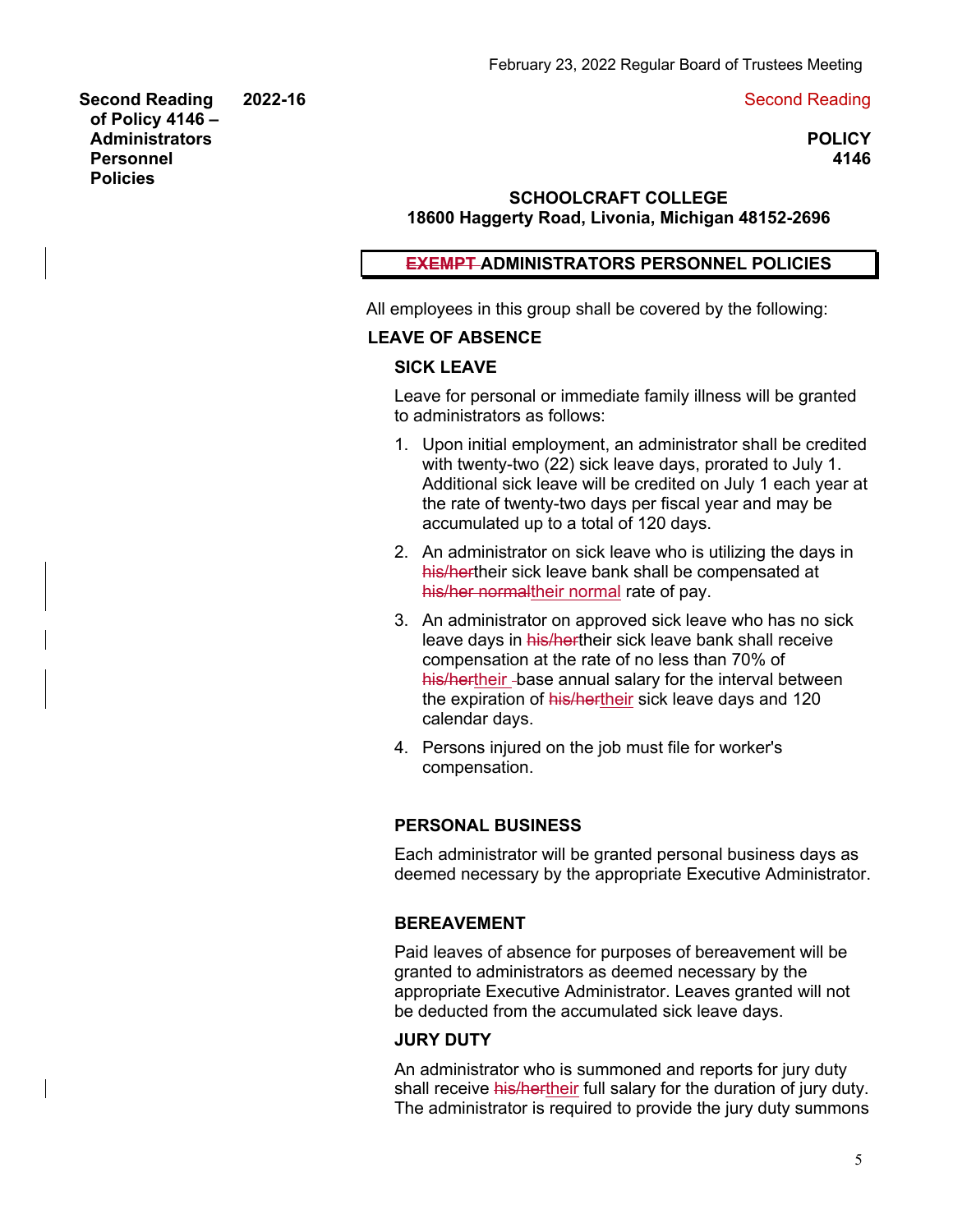to their Executive Administrator and provide satisfactory evidence that the jury duty was performed on the day(s) summoned.

## **OTHER LEAVES**

Leaves of absence for extended periods may be granted to administrators by the College upon the recommendation of the President.

# **VACATION**

Each administrator shall be granted twenty-three (23) days of vacation scheduled with the approval of the President or his/hertheir designee. Vacation time will be taken within eighteen(18) months after it is credited, (i.e., prior to the last work day of December of the following fiscal year).

Each administrator assigned by the President to work Christmas week to provide uninterrupted, vital and necessary services will be granted compensatory time added to his/hertheir vacation time. Such assignments should normally be made no later than December 1.

# **INSURANCE PROGRAM**

- 1. The College will provide medical insurance.
- 2. The College will also provide to the administrator life insurance protection and Accidental Death and Dismemberment insurance.
- 3. The College will provide, without cost to the administrator, a Long-Term Disability (LTD) benefit commencing on the 121st calendar day of disability.
- 4. The College will provide dental insurance.
- 5. The College will provide a Reasonable and Customary vision care plan.
- 6. Optional life insurance will be available with the premium costs paid by the administrator.
- 7. The College will provide, without cost to the administrator, a travel/accident life insurance benefit in the amount of \$500,000 for an administrator traveling on College business.
- 8. The College will provide public liability insurance (broad form) to administrators during the course of their employment.

# **HOLIDAYS**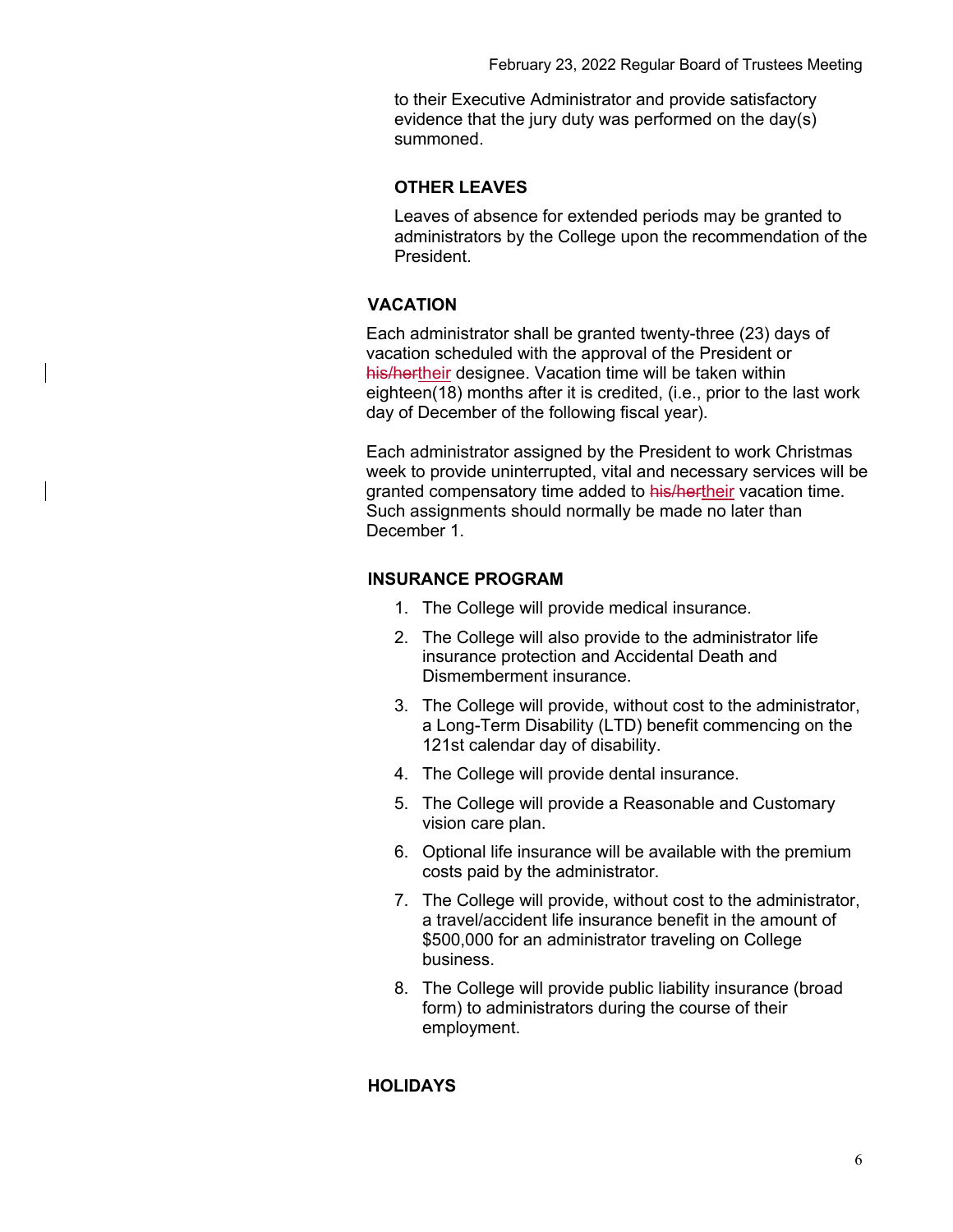The following holidays shall be observed: New Year's Day, Martin Luther King, Jr. Day, Memorial Day, Independence Day, Labor Day, Thanksgiving Day, the day after Thanksgiving, Christmas Eve Day, Christmas Day and New Year's Eve Day.

Should any of the above holidays fall on a Saturday, the first preceding work day shall be a compensatory day. Should any of the above holidays fall on a Sunday, the first succeeding work day shall be a compensatory day.

## **SEVERANCE PAY**

After ten (10) years of service, each employee, upon severance due to retirement or death, shall receive a severance benefit in the amount of five thousand dollars (\$5,000). Additional severance credit may be earned at the rate of five hundred dollars - (\$500) for each additional year of employment after the tenth year, to a maximum payment of ten thousand dollars (\$10,000). Payment in the case of a deceased employee shall be made to the beneficiary or to the estate of the deceased.

# **PERFORMANCE APPRAISALS**

Each administrator shall serve a two-year probationary period from the date in position. During that period, two one performance appraisals shall be conducted each year. Employees who previously served a successful probationary period for the College may have this requirement reduced to one year, when, in the opinion of the Executive Administrator, such action is warranted.

Following the probationary period, each administrator shall receive an annual Performance Appraisal System (PAS) evaluation by his/hertheir immediate supervisor.

# **OUTSIDE EMPLOYMENT**

An administrator of the College shall not engage in any employment which, in the judgment of the President, interferes with his/hertheir ability to carry out his/hertheir contractual responsibilities.

#### **TUITION REIMBURSEMENT**

An annual fund of thirty thousand dollars (\$30,000)\* has been established to reimburse administrative employees for charges for non-Schoolcraft College courses. Reimbursement will be made in accord with the following conditions:

1. Only graduate level or specialist classes are eligible for reimbursement from this fund.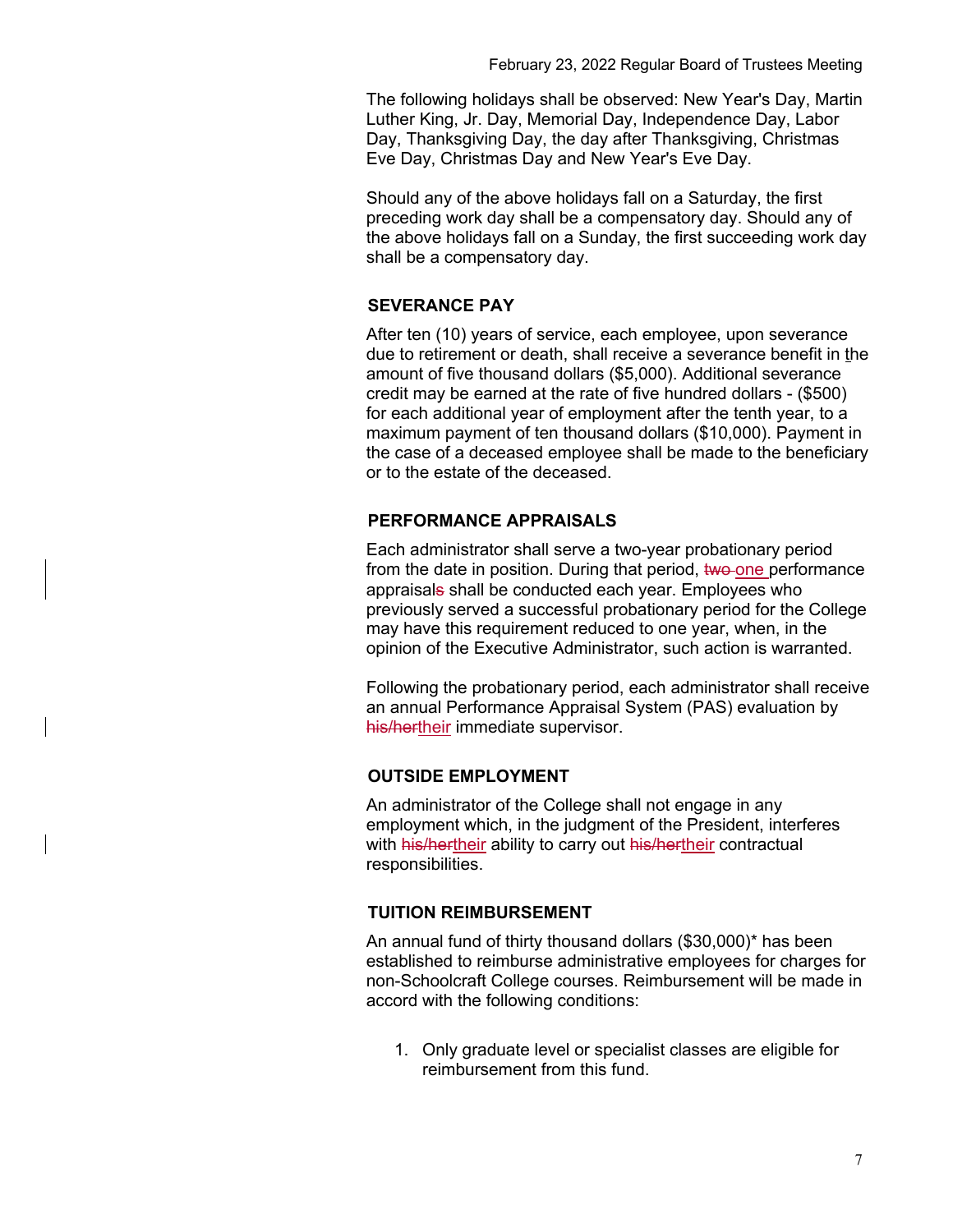- 2. The courses are related to the individual's employment at the College or are related to career transition.
- 3. Prior approval was obtained by the executive approver.
- 4. The employee receives a grade or credit or certification indicating satisfactory completion.
- 5. The course was taken at a college, university, or professional organization that meets the accreditation standards designated by Schoolcraft College.

Requests will be processed by the end of each fiscal year. If the amounts requested exceed the fund amount, each individual will receive a pro-rata share, based on their tuition expenditures, up to the cap of the fund. At the sole discretion of the President, unused tuition funds may be pooled between the various employee groups. If there are funds remaining after tuition costs are paid, employees may submit requests for course related fees and books. All reimbursement requests will be subject to applicable **I.R.S IRS quidelines.** 

\* This fund may be modified to meet changing tuition costs or to maintain parity with other employee groups.

# **EDUCATIONAL GRANT**

The College shall provide administrators an educational grant in accordance with Board Policy 4050 – Educational Grant Fund.

# **CIVIL RIGHTS**

The College recognizes the right of any administrator of the College to take or refrain from taking a stand on a political issue and to support or oppose any issue or candidate. Such activities, however, must be conducted on the administrator's own time and off the premises of the College. The administrator will exercise reasonable care to show that he/shethey is are acting in his/hertheir capacity as a private citizen.

# **DEPENDENT CARE PLAN**

Administrators are entitled to participate in the College's Dependent Care Plan.

#### **PROVISIONS FOR CHANGE**

This policy will be reviewed periodically.

Adopted─August 24, 2016 (2016-51) Reviewed—HR & Risk Management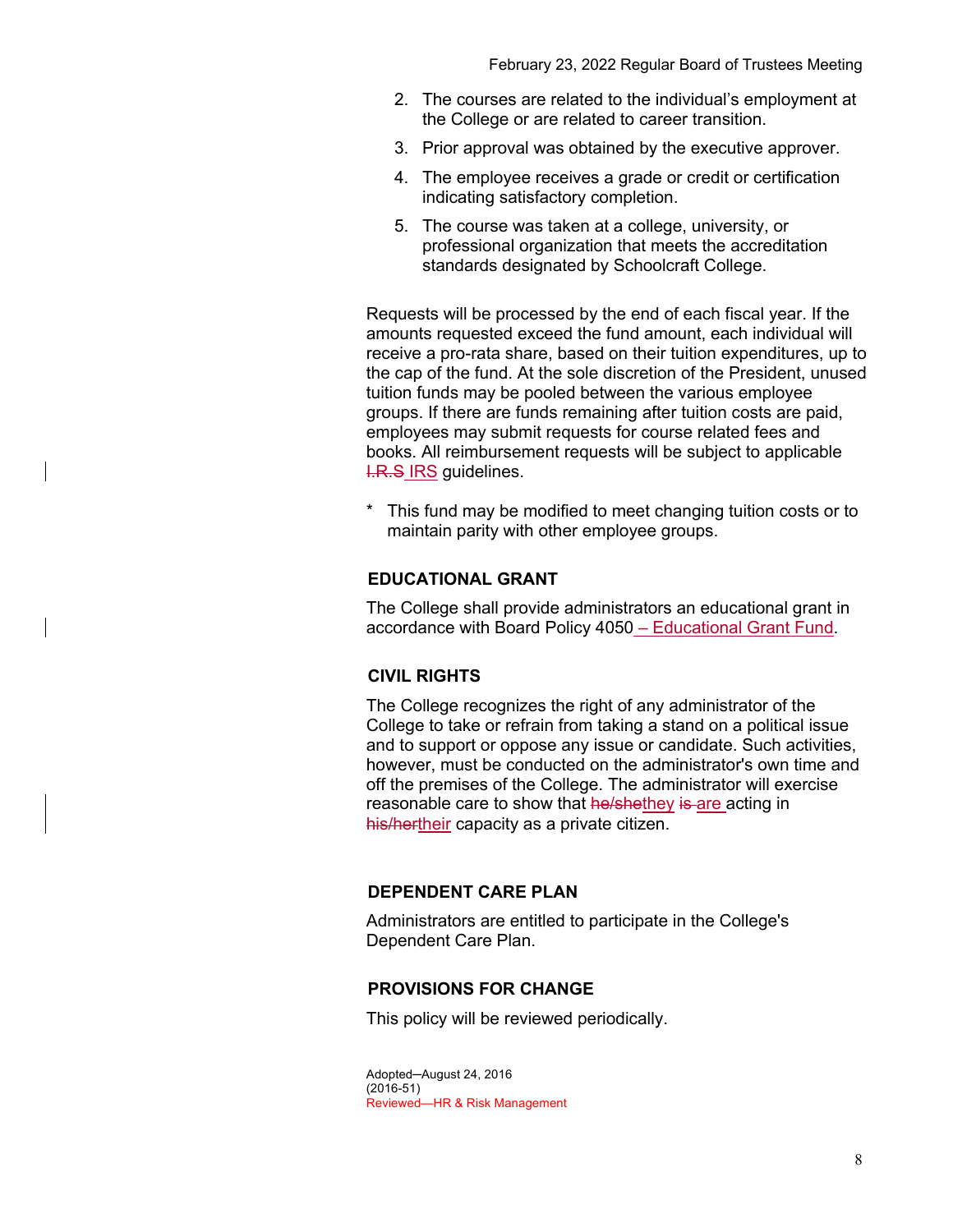December 15, 2021

Moved by Trustee Gilligan, seconded by Trustee Erwin that the Board of Trustees approves Policy 4146 – Administrators Personnel Policies.

Ayes: Breen, Broderick, Erwin, Gebhardt, Gilligan, Strom Nays: None Absent: Gierak Motion carried.

**Adjournment** Chair Gebhardt adjourned the meeting at 7:57 p.m.

olest Wabeth

Elizabeth LaForest, Associate Secretary

Joan a. Lebhardt